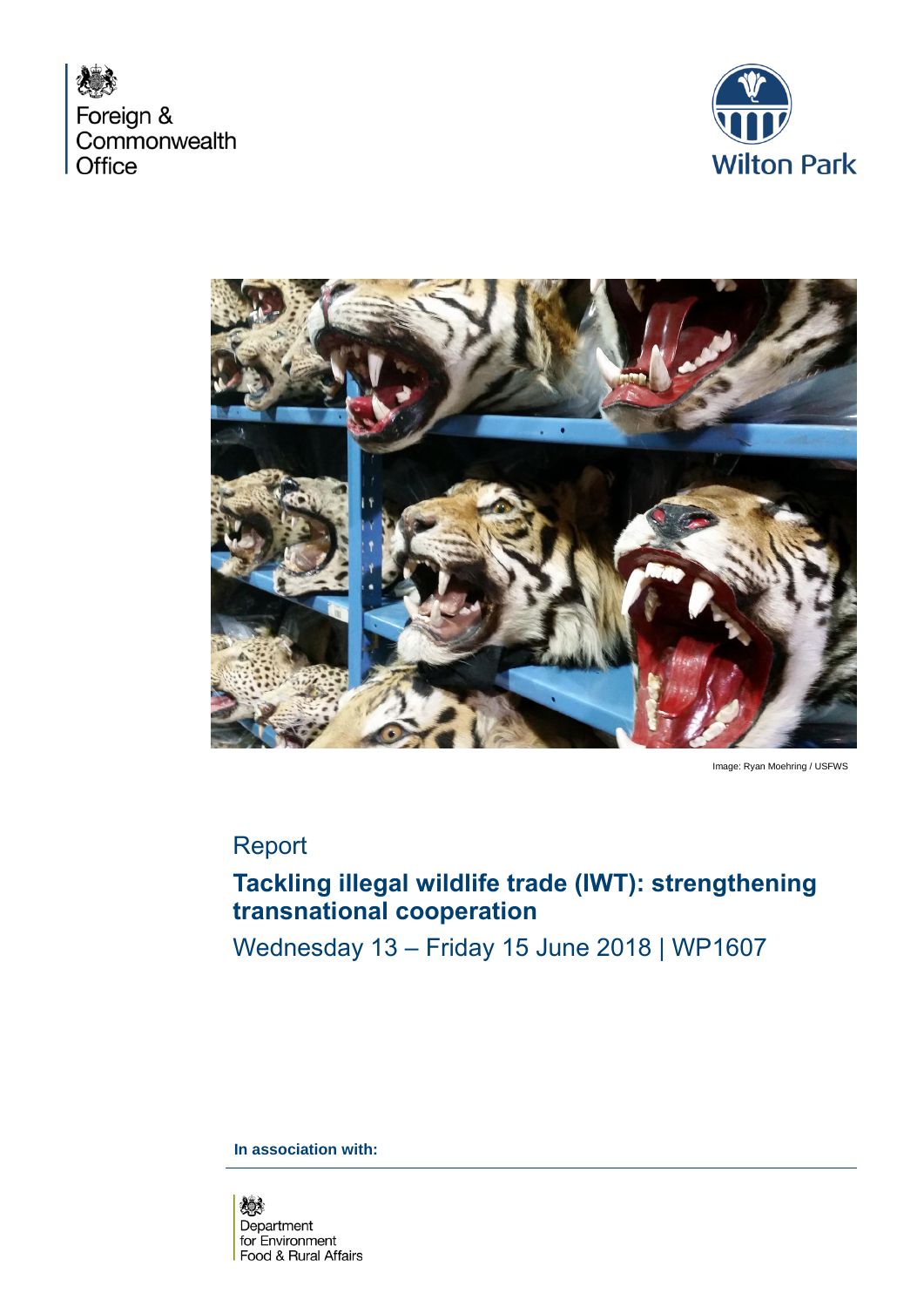

## Report

# **Tackling illegal wildlife trade (IWT): strengthening transnational cooperation**

Wednesday 13 – Friday 15 June 2018 | WP1607

## **Introduction**

The United Nations Environment Programme (UNEP) highlights illegal trade in wildlife as the fourth most lucrative transnational crime after drugs, arms, and human trafficking - estimated to be worth up to £17 billion annually. The Illegal Wildlife Trade (IWT) is not only pushing iconic species to the brink of extinction but, along with associated corruption and illicit financial flows, is undermining sustainable development by depriving affected countries of billions of dollarsworth of resources. IWT also has a detrimental impact on state institutions and governance, and fuels discontent and insecurity.

In spite of high level commitment to tackle wildlife crime, intra-sector cooperation and cross-border partnerships have been hindered by an absence of standard operating procedures. Yet the cross-border nature of IWT is not the problem of a single country or continent. Furthermore, the increasingly sophisticated tactics of transnational crime syndicates require a transnational response, including: strengthened cross-border cooperation between source, transit and destination countries; effective law enforcement coordination, and; strong policy and legislative frameworks to support enhanced action against IWT.

Corruption also facilitates IWT, and this has been acknowledged internationally within a range of international fora including the UN, OECD, and G20. There have been calls for the international community to do more, including following the London anti-corruption summit in 2016. Further work is needed to explore the role of corruption in IWT, and identify practical steps to combat it.

Following on from the 2015 Wilton Park meeting, this workshop formed one of the events leading up to the October 2018 conference in London.

The conference will strengthen partnerships across borders and beyond government, and focus on three themes:

- Tackling IWT as a serious organised crime: strengthening end-to-end law enforcement and addressing associated corruption and illicit financial flows.
- Building coalitions, through engagement with the private sector, NGOs and academia and bringing in new partners.
- Closing markets for illegally traded wildlife

The aim of the Wilton Park meeting was to facilitate dialogue between law enforcement, intelligence communities, investigators, journalists and financial experts. In particular, it aimed to:

• Identify best practice and lessons learned from successfully tackling other transnational organised crimes, including drugs and human trafficking;

"the increasingly sophisticated tactics of transnational crime syndicates require a transnational response"

"Further work is needed to explore the role of corruption in IWT, and identify practical steps to combat it"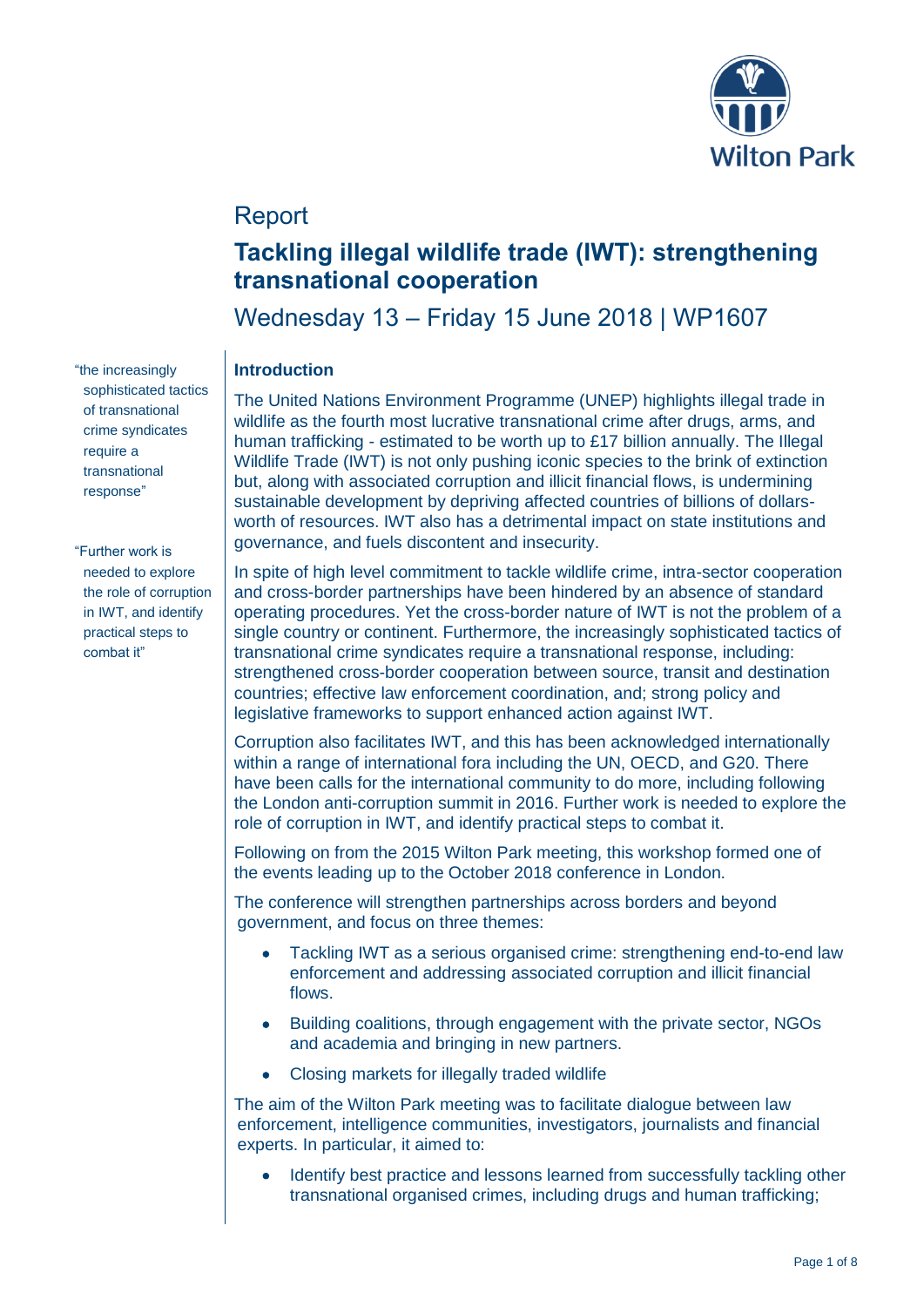"More can be done to 'mainstream' IWT into wider international mechanisms"

"There is significant potential for combating IWT by "following the money"

"It is important that communities feel they 'own' wildlife"

- Consider practical steps for the implementation of effective countermeasures, including information and intelligence-sharing, towards successful prosecutions;
- Explore the role of corruption in facilitating IWT, and practical steps needed to combat IWT; and
- Foster and catalyse the development of partnerships between key agencies and organisations involved in the fight against IWT and the related corruption.

## **Key points from the meeting**

- **It is important to implement and build on existing mechanisms:** such as the UN Conventions against Transnational Organised Crime and Corruption CITES and UN General Assembly resolutions and the International Consortium for Combating Wildlife Crime (ICCWC). These already set out key actions that countries need to take and provide frameworks for collaboration – for example, the ICCWC Toolkit can support country-level gap analysis and action plans. More can be done to 'mainstream' IWT into wider international mechanisms and bodies tackling serious and organised crime, and development spend.
- **There is significant potential for combating IWT by 'following the money'.** Collaboration between Financial Intelligence Units (FIUs) and the private sector, and FIU to FIU, should be developed. This can be supported by developing and providing training and typologies for IWT, including through the Egmont Group. However FIU-FIU cooperation requires IWT to be a predicate offence in each country. All countries should therefore make IWT a predicate offence to money laundering.
- **Addressing IWT through the Financial Action Task Force (FATF) will be key**, particularly for countries that have been slow to collaborate. Separately, United for Wildlife are working with a number of financial institutions to develop a pilot private-sector task force which will provide a valuable hub. Collaboration will be needed beyond this initiative.
- **Steps should be taken to make collaboration between key stakeholders easier, by increasing incentives and reducing barriers.** This requires building trust and common language, and incentives to share information, objectives and credit for successes. Successful financial investigations should lead to seizures of assets: the UN Convention Against Corruption provides for their return to the country of origin.
- **Community ownership and accountability is essential.** Whistle-blowers and wildlife defenders should be empowered and protected through putting anticorruption measures in place. More can be done to support local communities to value their wildlife, both through education, training and celebrity engagement, and through ensuring sustainable income for protected areas. It is important that communities feel they 'own' wildlife; as opposed to the perception that it is 'owned' by governments.
- **New technology and behavioural change science should be utilised to target audiences,** for example targeting potential consumers on social media to address demand. Behavioural change science can also support tailored approaches to tackling corruption, by targeting incentives and obstacles to compliance.
- **Beneficial ownership and greater transparency can be used to 'shine a light' on corruption, and tackle anonymous shell companies being used to hide proceeds of crime - including IWT.** All countries should increase transparency of ownership and introduce legislation to this end to remove safe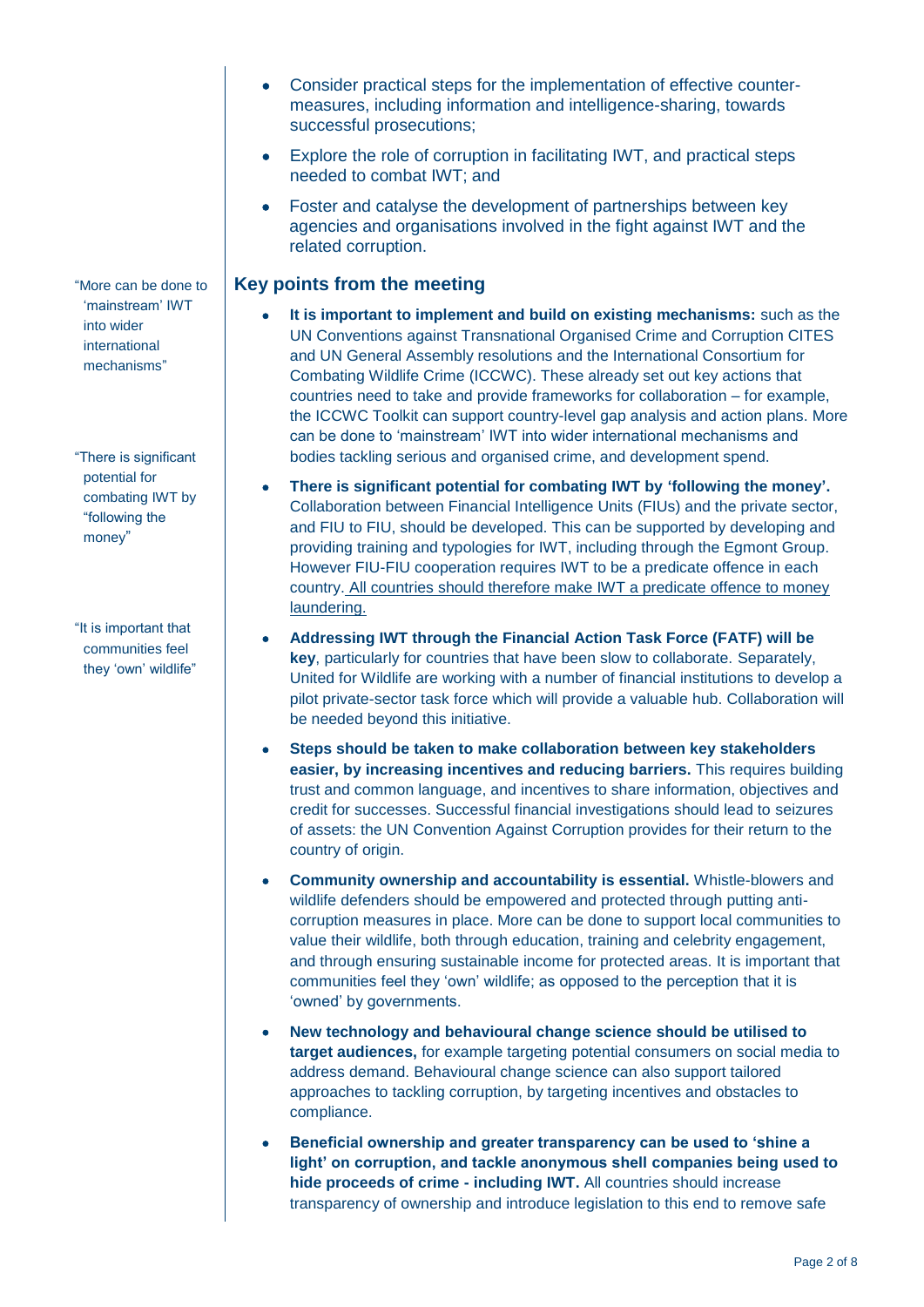harbour for illicit finance. Whistle-blowers should also be protected.

- **Some source countries do not have the resource to tackle IWT independently.** Destination countries can do more to support source countries.
- **Law enforcement agencies need additional support to tackle IWT.** Potential measures include: a systematic process to track products, such as the Kimberley process for diamonds; bills of lading being shared with Law Enforcement Agencies (LEAs) and NGOs; greater use of financial information and forensic accounting; and cross-border task-forces to track animals moving across borders.

## **Scope and scale**

- 1. There has been some good progress since 2015, for example the ban on the ivory trade in China and Hong Kong. Awareness of wildlife crime has increased internationally. Some African countries have seen security improvements, examples of decreases in poaching of elephants and rhinos, and significant investments in local community. **It is important to keep the positive rhetoric going** e.g. tigers are coming back.
- 2. Tibetan antelope have also recovered. The population dropped from 60,000 to 30,000 in the 1980s; but collaboration between source, transit and destination nations has led to an increase of around 300,000 today. Likewise on cashmere, where Europe was the destination while China was the source.
- 3. **The overall picture remains bleak however**. The rate of extinction is now 1,000 times the historic average. Illegal ivory is still being traded. Measuring IWT is harder with regard to small animals and animals that are live trafficked – for example, carcasses of amphibians and butterflies cannot be counted. It is clear that the planet faces significant genetic depletion.
- 4. Furthermore, **new illegal markets are developing**, and the scale of poaching remains significant in parts of Africa, Asia and Latin America. East Africa and South East Asia get considerable attention, but some markets do not. This is partly because a lot of poaching e.g. in Latin America does not cross international boundaries, and stays within the region. However, some of it feeds markets in Asia e.g. jaguar sold as tiger parts. The trafficking networks create new demand, a recent example being elephant teeth.
- 5. The focus on organised crime (OC), often portrays local people as victims. Yet **there is also significant IWT which does not involve OC groups**. Local people are often involved, as poachers or trackers; many face tough economic choices, and there is also a reliance on the protein. For example, much wildlife trafficking from Mexico to the US is not generally part of an organised smuggling network. Likewise, evidence on the role of militant groups is limited, but the narrative is politically attractive. This can misdirect attention from more fundamental issues.
- 6. **Donor coordination is important**. Some countries spend a lot on conservation; other countries - including those receiving considerable foreign donor aid - spend very little. Environmental crimes and aid could be linked, to increase the scale and impact of the response.

### **Country perspectives**

7. **Botswana** is often seen as providing a safe haven for wildlife. This may be true for elephants and rhino, but there are still other problems related to poaching and trafficking such as the commercial poaching of big cats and subsistence poaching of small antelopes. The Kalahari, in particular, has seen the poaching of big cats. Often young leopards and lions are taken, and the mothers killed and skinned.

"The rate of extinction is now 1,000 times the historic average"

"evidence on the role of militant groups is limited, but the narrative is politically attractive"

"the Wildlife Parks Act need to be aligned with Money Laundering (ML), Financial Intelligence (FI), and Criminal Procedures Acts"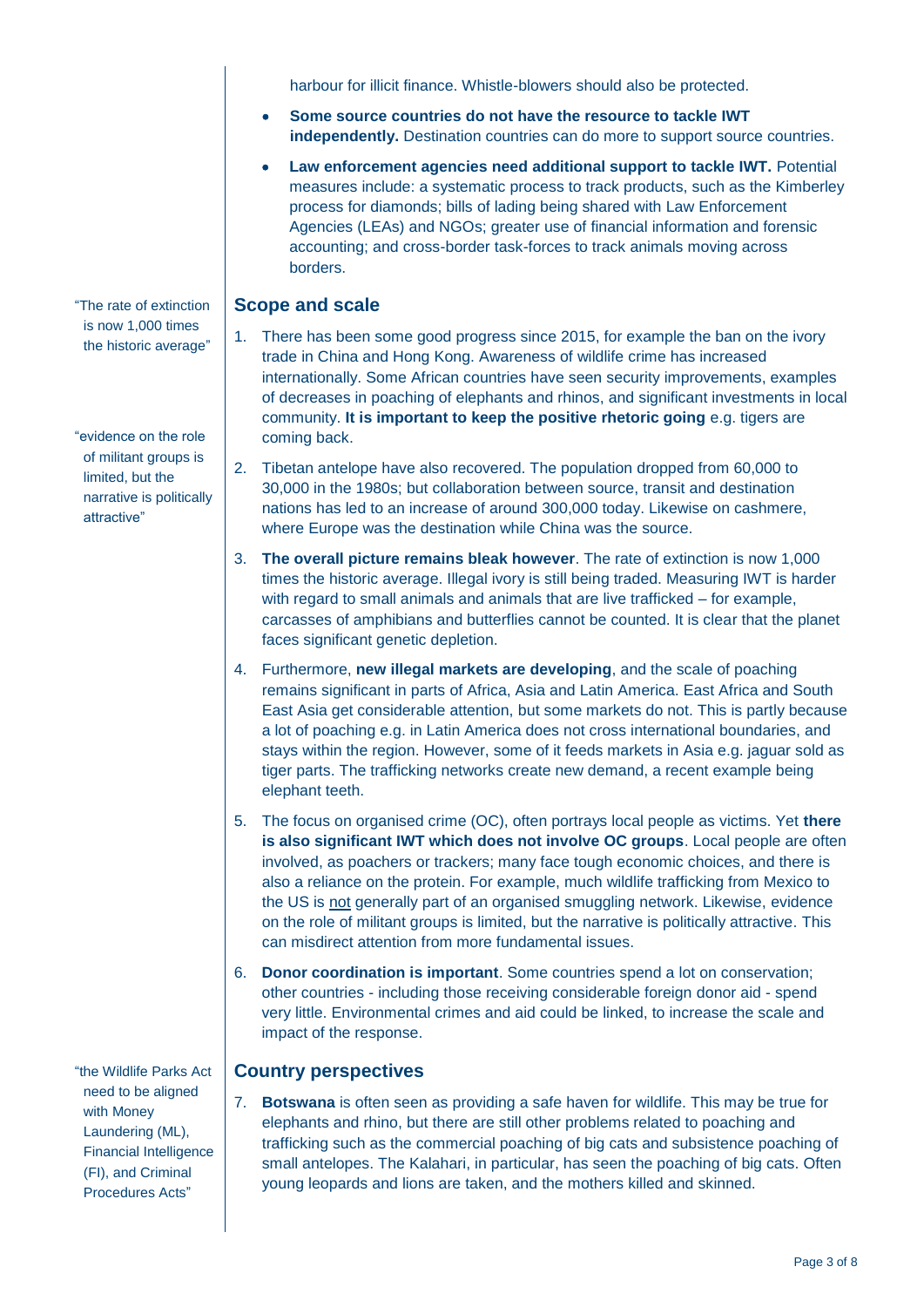- 8. There is inter-agency cooperation, and a national anti-poaching strategy which involves law enforcement agencies working together. But there are still gaps and challenges, and legislation needs to be harmonised i.e. the Wildlife Parks Act need to be aligned with Money Laundering (ML), Financial Intelligence (FI), and Criminal Procedures Acts.
- 9. Studies on the links between IWT and money laundering in 18 African countries, including **Namibia**, have not found much evidence of IWT-related money laundering with those countries. IWT is a huge challenge for a big country like Namibia with extensive territory and a small population, and which is reliant on cooperation with other countries to address cross-border trafficking.
- 10. In **Zambia** it can take 15 days to obtain the authority to travel to the country where the poacher is heading. Good relationships with neighbouring countries are important to address this, and to enable the quick transfer of information. There is a lack of civic awareness: few politicians speak publicly about IWT, and most people are not aware. In courts a poor understanding of the law and the issues can lead to cases being dismissed - for example, if pangolin theft is seen as insignificant.
- 11. In **Cameroon**, traffickers' preferred species have changed from chimps and gorillas, to elephants and rhinos. The law in Cameroon is sufficient but it is not being implemented, with zero prosecutions. Corruption was seen as the main obstacle to success.
- 12. Effective counter-measures in Cameroon included: joint operations 3 times a year with all law enforcement agencies; harsh punishments - ivory possession carries a minimum 4 year sentence with hard labour; a recent amnesty for firearms with compensation (which led to fewer illegal firearms in circulation); use of scanners at borders and airports; and CCTV.
- 13. The IWT conversation can be unemotional and disjointed, failing to engage many young people, especially in source countries. However, the facts are concerning: **an elephant is killed every 26 minutes, and a pangolin killed every 5 minutes.**

#### **Law enforcement**

- 14. Law enforcement was thought most effective when people comply willingly, as they believe it is in their best interest to do so. **Interdiction, penalties and punishment get considerable policy focus - but can be counter-productive**. For example, traffickers of all commodities anticipate losing a portion to law enforcement. In the case of IWT, traffickers will ask for more animals to be removed in order to cover the profit shortfall. The policy focus should be on limiting the amount of animals removed from the wild, by addressing the problem at source, and shutting down retail markets. But seizures are an easy way of demonstrating progress, so are likely to remain popular.
- 15. Criminology research suggests that the severity of punishment reaches the maximum effect at a level that is lower than most people assume. Deterrence is dependent on punishment and the frequency of application to be effective: the likelihood that the offence will be punished was thought to be essential.
- 16. Over-sentencing can also be counter-productive. In the US, long sentences for male drug offenders can result in families committing more crimes to bring in income. Policy-makers should consider why people break laws and find ways to lower barriers to compliance. Policies that contravene human rights, such as the death penalty and 'shoot on sight', were also thought to be also counter-productive.
- 17. Conversely, others noted that **the populations of all species are finite and extinction cannot be reversed**. Stiff penalties are therefore important. Furthermore, there is little consistency in sentencing for IWT around the world compared to e.g. drug crime.

every 26 minutes, and a pangolin killed every 5 minutes"

"an elephant is killed

"Interdiction, penalties and punishment get considerable policy focus - but can be counter-productive"

"the populations of all species are finite and extinction cannot be reversed"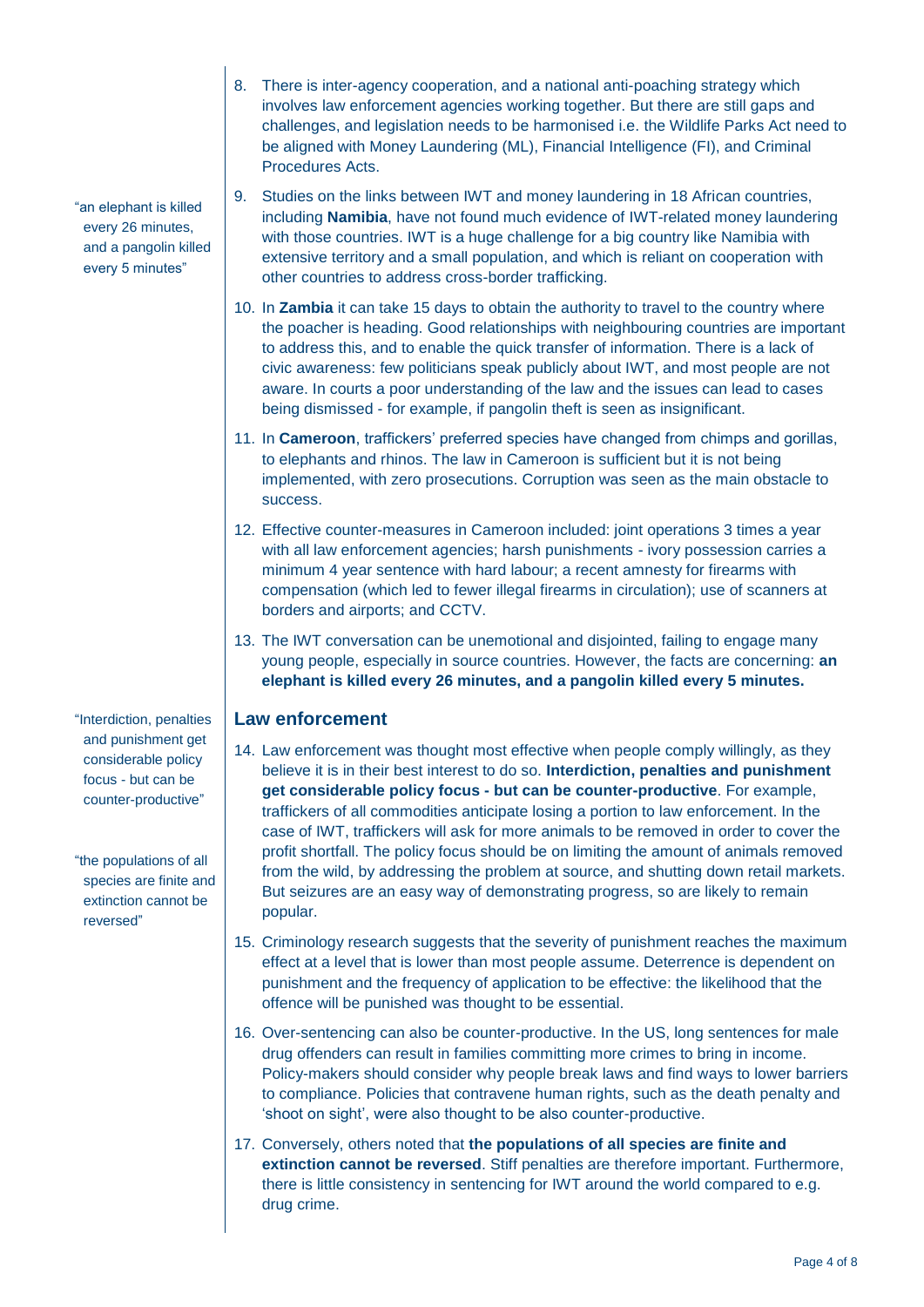18. Interpol is part of the International Consortium for Combating Wildlife Crime (ICCWC). Interpol's raison d'etre is to facilitate information to flow from one police force to another, providing a hub for law enforcement cooperation to national central bureaux in 192 countries. It has global environmental programmes - on fisheries (Scale), forestry (Leaf), wildlife (Predator and Wisdom), and pollution (Eden). Interpol

has notices for Environmental Crime: Red notices for wanted criminals, and Purple for Modus Operandi.

- 19. Since 2010 Interpol has been supporting country-led operations some 90 countries have been involved in 25 operations thus far. Regional Case Meetings allow practitioners to meet each other - these were considered to be very popular and with clear benefits, including better prosecutions of IWT criminals. Investigation Support Teams combine Interpol officers and investigators and go on site as much as possible, which enables more to be done on the ground, and builds trust.
- 20. Rather than simply providing training, Interpol aims to build 'intelligent' teams of Interpol staff and law enforcement officers from inside each country, to exchange information and work on transnational cases, sometimes for up to 3-5 years.

#### **Homeland security investigations**

- 21. US Homeland Security Investigations (HSI) works closely with FBI, Customs, fisheries and wildlife services. HSI operates in 50 countries, 74 offices and has 250 officers around the world, assisting host countries with investigations. HSI are able to cooperate directly with law enforcement agencies from other countries and issue summons for information, enabling investigators rapidly to "follow the money".
- 22. **Efficient sharing of information with law enforcement is important for real-time investigations**. HSI can often interdict an IWT shipment in transit, and then collaborate with supply and/or destination countries. A strong Financial Intelligence Unit (FIU) was considered important, as there is often money laundering and wire fraud. Typically, many criminals above the level of poacher conduct deals in US dollars, and so violate US law. HSI can then present evidence to the Department of Justice (DOJ), who can freeze accounts. This frozen money is then used for further investigations.
- 23. HSI have a positive experience of working with NGOs such as EAGLE, who have close relationships with local law enforcement. It is important that NGOs trust law enforcement to act on the information they have provided; reciprocal information sharing is not always possible.

#### **Law enforcement discussion points**

- 24. It was thought that there is a lack of accountability for countries that do nothing to combat wildlife trafficking. Participants discussed what action could be taken when evidence and names of witnesses were supplied but there was no response. One option might be to reduce funding flows to that country.
- 25. **CITES permits were thought too easy to obtain, with minimal oversight and voluntary reporting**. The only people who see the permits are the two at either end of the exchange. An electronic and transparent system is needed, with a clearing house to enable tracking and reduce abuse. Work is ongoing under CITES on permitting. A system like the one for the US trafficking in persons (TIP) report could help to improve the situation.
- 26. Harmonised system codes are used to categorise anything that is traded. There are just five for wildlife i.e. they are too general. But they could be used to combat IWT alongside CITES.
- 27. Big seizures lead to a mass of evidence. Mapping of elephant ivory in Africa by Dr Samuel Wasser has identified hotspots and is very accurate; showing how

"many criminals above the level of poacher conduct deals in US dollars, and so violate US law"

"Big seizures lead to a mass of evidence"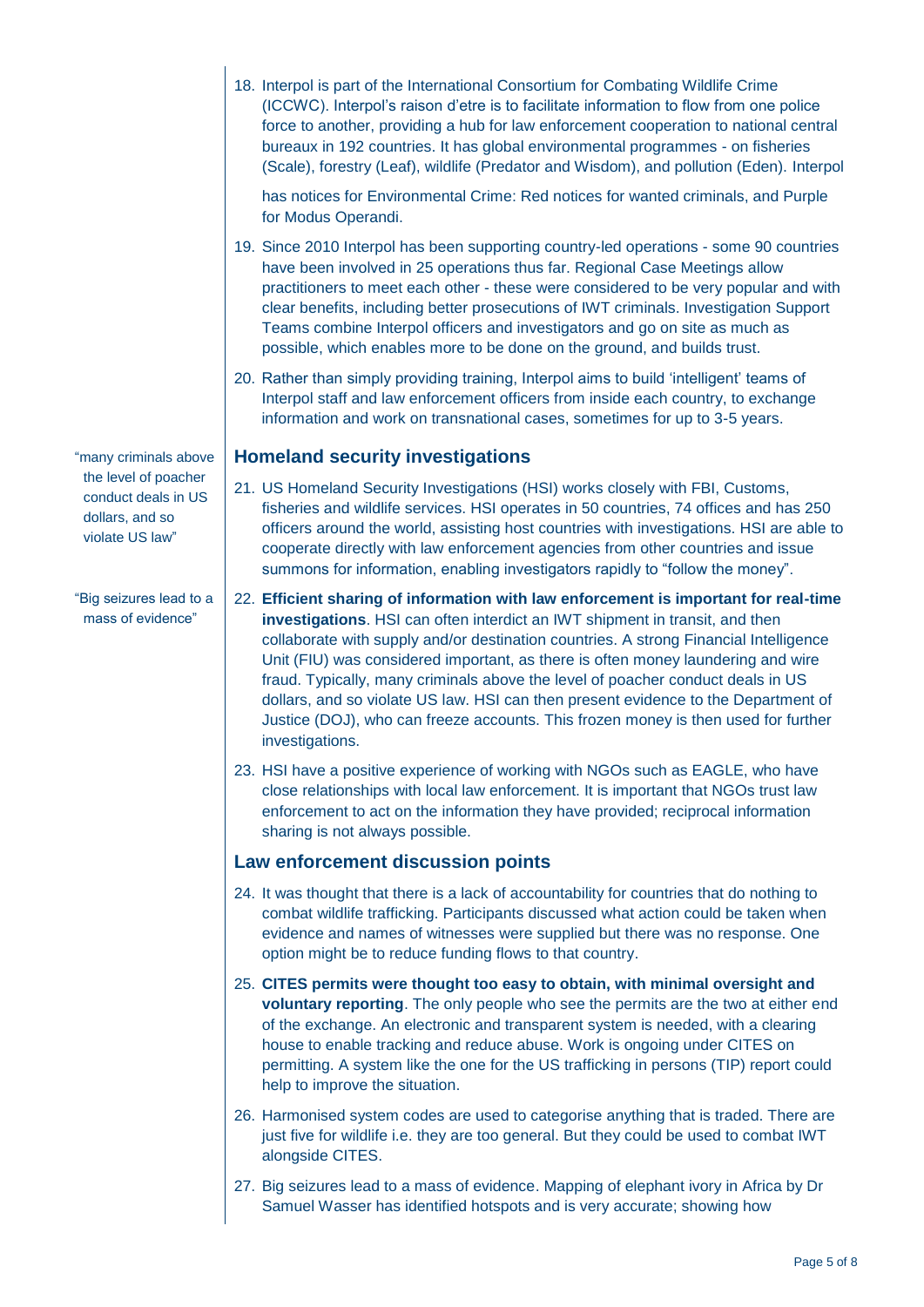syndicates are moving and changing routes. Countries could make a commitment to donate samples to an international DNA database e.g. for ivory and pangolin scales, to facilitate mapping of IWT.

- 28. Governments should consider allocating enough resource to be able to deal with all the different IWT information - greater transparency would help and enable others to engage. NGOs are providing assistance to law enforcement agencies, but not all countries allow them to undertake undercover investigations. NGOs and other actors can help by packaging their information with an understanding of the audience's needs.
- 29. Public naming and shaming can work the **Financial Action Task Force (FATF) system of grey and black-listing countries has proven effective**. IWT needs a similar multilateral mechanism.
- 30. With other transnational crime types the approach has been to make it easier for countries to bring crimes to court, and harder for them not to. Task forces improve the prosecution effort, while barriers to compliance should be addressed. Approaches should be integrated to generate political will, lower risk aversion, and pull the different strands of IWT work together into an overall strategy.
- 31. **Participants agreed that private sector engagement is essential**. An effective engagement strategy would explain the issue and outline the 'ask' of business. Successful models could be highlighted, such as collaboration at Johannesburg Airport, and the United for Wildlife Transport Taskforce.
- 32. **A really effective law enforcement agency can only seize approximately 10-15% of trafficked goods** – law enforcement cannot therefore be the sole approach.

### **Financial aspects of IWT**

- 33. It was suggested that financial information and forensic accounting are to the 21st century what finger-printing and DNA were to the 19th and 20th - but are not being used enough. Financial intelligence can have a transformative effect. It can be used to map networks and illuminate associations, trace and seize assets, and secure convictions - the 'Achilles Heel' of commercial IWT. **It is crucial in this context that countries implement previous commitments to make IWT a predicate offence to money laundering.**
- 34. FATF recommends that all countries have a Financial Intelligence Unit (FIU). These have responsibilities to share information on request and spontaneously; and operate FIU - FIU, so there is little bureaucracy. Direct collaboration between FIUs on wildlife trafficking, and between FIUs and the private sector, could have a significant impact – but it requires IWT to be a predicate offence in each country to enable FIU-FIU cooperation.
- 35. The Egmont Group of FIUs currently has 155 members and is likely to grow. There were 560 million reports from the private sector in 2017 - providing a useful resource. Egmont has produced red flags and indicators for corruption typologies for the private sector; this information can be pooled to find trends and patterns. Work is needed to develop typologies for IWT. Egmont is also looking to work with and receive IWT information from more NGOs.
- 36. The Royal Foundation, RUSI and a number of financial institutions are developing a taskforce to support this collaboration, building on the experience of the United for Wildlife Transport Taskforce. Participants noted the values in collaboration between technology, transport and freight companies, online payment services and banks.
- 37. Information is key but no one party has it all. **Power comes through pooling information to create a holistic understanding of crime**; the Egmont Group can help with this. The quality of information is more important than the quantity e.g. 55,000 reports are filed every day in US. A tick box system for IWT could help to flag

"financial information and forensic accounting are to the 21st century what finger-printing and DNA were to the 19th and 20th"

"Public naming and shaming can work"

"private sector engagement is essential"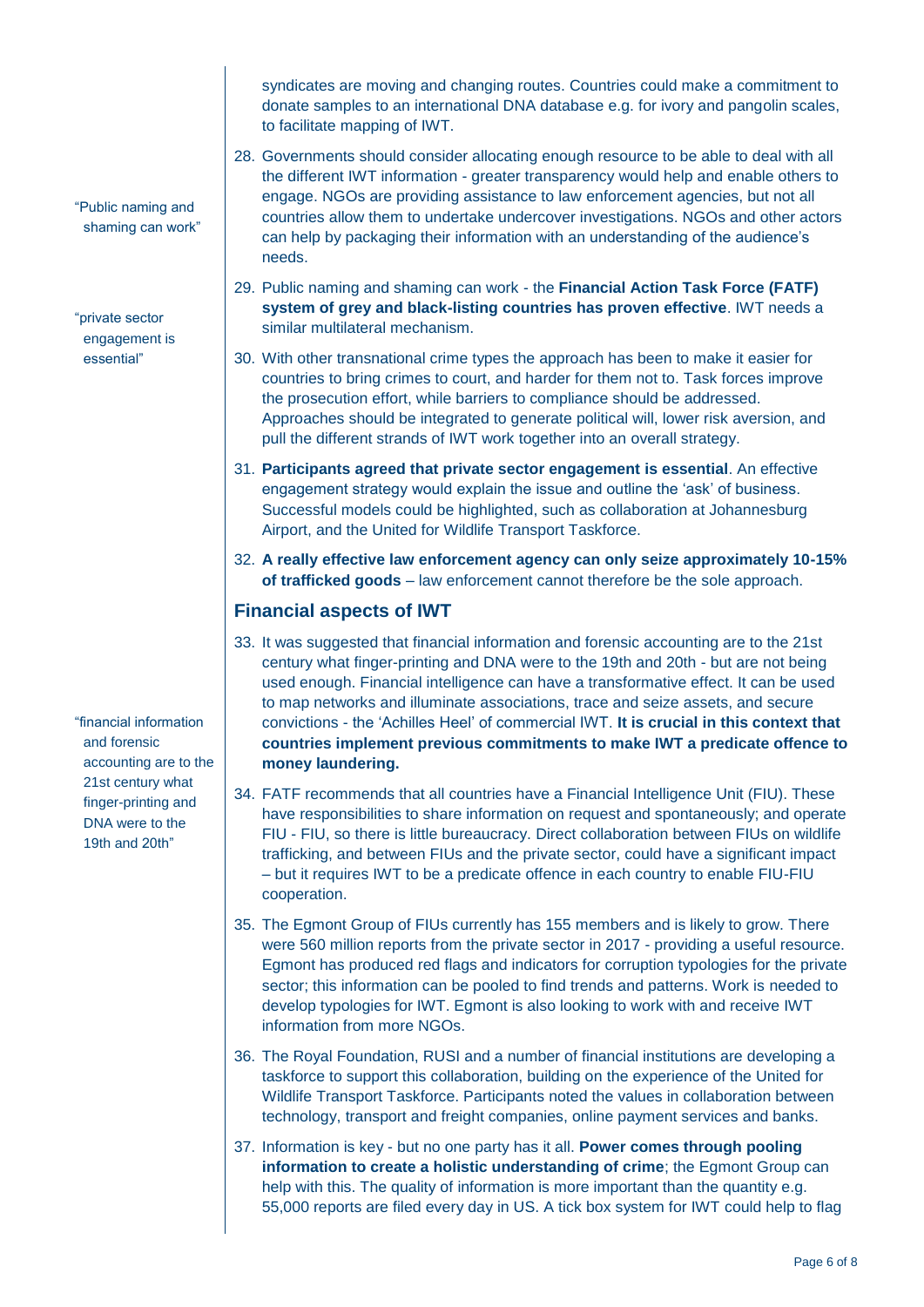relevant information.

- "The financial sector could consider appointing "IWT champions""
- "Transparency offers a strong response to corruption"

"There is a logic to illicit behaviour and once understood corruption is not impossible to address"

- 38. Local knowledge, combined with international information from FIUs, provides the best intelligence picture. Local law enforcement and prosecutors need to understand Anti Money Laundering (AML) in order to conduct financial investigations, prosecute, and work with FIUs. This is a broader challenge however, not specific to IWT.
	- 39. **It was considered important for a range of actors from the financial sector to be included in the IWT conversation**, particularly banks with footprints in countries where IWT is a particular challenge, including correspondent banks.
	- 40. Institutions are particularly interested from a risk mitigation perspective i.e. reducing liabilities. A bank does not want to be unwittingly party to criminal activity.
	- 41. Participants noted many similarities with proceeds-driven transnational crimes: the threat of violence, money laundering using trade-based schemes, and so on. The response need not differ from other crime types. **How to get outcomes is key** - for example, there has been progress over the last two years on human trafficking via FinCEN in the US; and the Joint Money Laundering Task Force (JMLIT) in the UK had shown the benefits of public-private partnerships. The financial sector could consider appointing "IWT champions" – a model which has been successful in addressing other crime types.
	- 42. Financial intelligence sharing partnerships can be used to address IWT, adding value to government work, and providing new linkages and names. But cases still need to go via normal legal and judicial channels to reach the necessary evidential standard for prosecutions.

## **Anti-corruption approaches**

- 43. Anti-corruption cuts across many government departments. The UK Anti-Corruption Champion's role is to improve coordination, and push a new strategy and actions. Criminals are innovative, so governments need to maintain momentum. The UK Summit in 2016 was a good opportunity for governments to make commitments; but these should be followed through.
- 44. Transparency offers a strong response to corruption as others (e.g. citizens and civil society) can see, help and investigate, as well as creating pressure for action – "sunlight is the best disinfectant".
- 45. Identifying who owns what is critical. The UK's company beneficial ownership register is now public and online, so anyone (in any country) can see who is the ultimate owner. A similar register for property ownership is being developed. Measures such as these make it harder for criminals to enjoy the proceeds of their crimes, creating a culture of anxiety amongst the corrupt.
- 46. Undercover investigators can be effective in gaining evidence and targeting corruption. Police and wildlife officers may be involved in bribery, sabotage, and deliberate misreporting.
- 47. Capacity-building cannot be the only response to corruption. **Accountability, transparency and governance are all key factors**.
- 48. It was thought that there is a danger in corruption always being described in terms of individual decisions, ignoring structural corruption. Systems can push people to make bad decisions. There is a logic to illicit behaviour and once understood corruption is not impossible to address, including through stronger governance.
- 49. To tackle the 'big fish', law enforcement agencies need good information, and a strong network. It can be dangerous - freedom of the press is not always a given, while the corrupt form their own networks.
- 50. **Lack of evidence remains a big problem**. The OECD is working to address this with a study on IWT-related corruption in four African countries; further work is